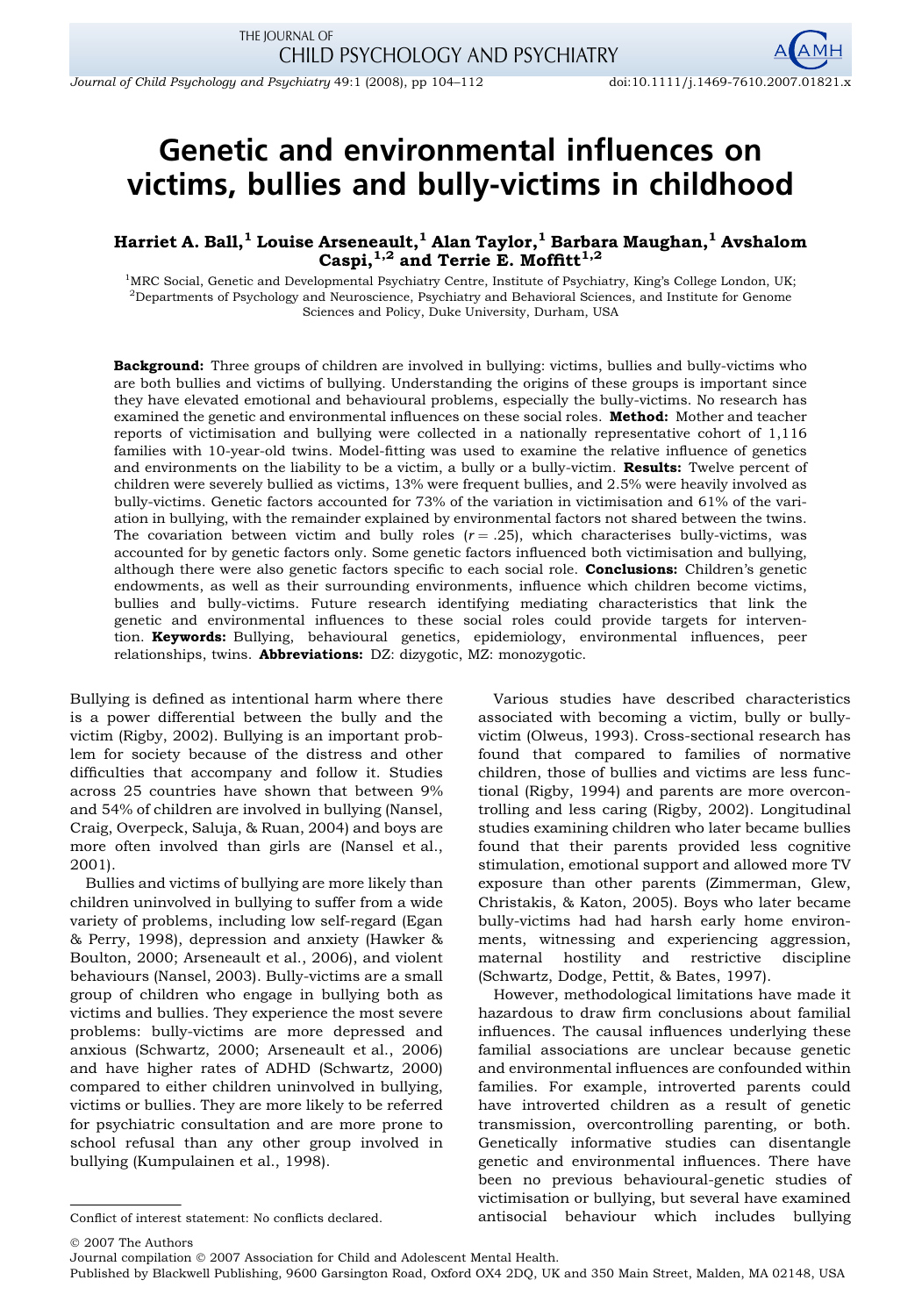behaviour. Meta-analyses of genetic and environmental influences on antisocial behaviour have reported that 40–50% of variation in antisocial behaviour is explained by genetic factors, 20% by environmental influences shared by twins and 30% by environmental influences unique to each twin (Rhee & Waldman, 2002; Moffitt, 2005). We expected similar estimates for bullying. However, there is no prior research to guide expectations of genetic influences on victimisation. Looking for evidence of genetic transmission does not imply that victimisation is a personality trait, but merely acknowledges that genetic factors can influence children's behaviour in such a way as to increase their likelihood of becoming victimised.

The present study aimed to examine the genetic and environmental influences on children's involvement in bullying as victims or bullies, and also on the co-occurrence between being a victim and a bully. First, we considered victimisation and bullying separately to examine the genetic and environmental influences on each role. Second, we considered victimisation and bullying simultaneously to examine the genetic and environmental influences on the covariation between the two. This method was used to examine influences on bully-victims, as distinct from 'pure' victims and 'pure' bullies.

## Method

#### **Participants**

Participants were members of the Environmental Risk (E-Risk) Longitudinal Twin Study, which tracks the development of a birth cohort of 2,232 twins (1,116 pairs). This E-risk sample was drawn from a larger 1994–1995 birth register of twins born in England and Wales (Trouton, Spinath, & Plomin, 2002). The sample was constructed in 1999–2000, when 1,116 families with same-sex 5-year-old twins participated in homevisit assessments, forming the base cohort for the longitudinal E-risk study. Details of sample construction are reported elsewhere (Moffitt & the E-Risk Study Team, 2002). Follow-up assessments were conducted when the children were 7 and 10 years old. Follow-up home interview data were collected for 98% and 96% of the 1,116 families at ages 7 and 10 respectively. Teacher questionnaires (posted to the children's teachers, with parental permission) were obtained for 93% and 90% of participants respectively. For this study, we used measurements collected during the visits when the twins were age 10. Ethical approval was granted by the Maudsley Hospital Ethics Committee.

#### Measures

Victimisation. We asked mothers whether either twin had been bullied by another child since they were age 5, responding 'never' (0), 'yes' (1) or 'frequently' (2). The child's age at the time of victimisation was also reported by the mother, with the aid of a Life History Calendar, a

visual data collection tool for dating life events (Caspi et al., 1996). The present study focuses on incidents that took place at age 9 or 10. An inter-rater reliability study found that of 100 mothers who reported a child as being bullied, 70% of the children agreed in a separate self-report; of 100 children who self-reported being victimised, 60% of their mothers agreed independently.

We asked mothers to describe the victimisation experiences. Incidents reported by mothers included being called names, being teased, and being excluded from group, as well as physical abuse. We asked mothers whether the twins suffered physical harm (e.g., bruises, cuts) or psychological harm (e.g., school avoidance, fear) ('no' (0), 'yes' (1), or 'frequent' (2)). To create a severity of victimisation score index, we summed the three items. Data were positively skewed so we reduced this severity of victimisation index to a 3-category variable (0 'never victimised' 75.6%, 1–2 'moderately victimised' 12.7% and 3–6 'severely victimised' 11.7%). Complete data were available for 2,138 children (96% of the sample).

Bullying. We assessed bullying using the Child Behavior Checklist with mothers (Achenbach, 1991a) and teachers (Achenbach, 1991b). The items for mothers were 'cruel or nasty to other people', 'bullying or threatening people', and 'teases a lot' and for teachers they were 'cruelty, bullying, or meanness to others', 'teases a lot', and 'threatens people'. All informants rated each item as being 'not true' (0), 'somewhat or sometimes true' (1), or 'very or often true' (2). The reporting period was 6 months prior to the interview. Mothers' and teachers' reports of bullying were correlated (polychoric  $r = .24$ ,  $p < .01$ ). This modest correlation partly reflects the different contexts assessed by mothers and teachers. To include this context diversity, we summed mothers' and teachers' ratings to give a total bullying scale (0–12). The internal consistency reliabilities were .65 for mothers' ratings and .83 for teachers' ratings. Due to a positive skew in the data we reduced this scale to a 3 category variable (0 'never a bully' 48.5%, 1–2 'moderate bully' 38.2% and 3–12 'frequent bully' 13.3%). Complete data were available for 1,899 children, 85% of the sample, due to the combination of missingness from mother and teacher reports.

#### Analyses

We used STATA 9.1 (STATA, 2005) to examine the prevalence of victimisation and bullying. Because each study family contains two children, statistical analyses were corrected conservatively for the non-independence of the twin observations by using tests based on the sandwich or Huber/White variance estimator (Williams, 2000). We used genetic model-fitting to estimate the relative contribution of genetic and environmental influences to the variation in victimisation, variation in bullying, and the covariation between the two.

In twin methodology, the concordance of a particular trait within pairs of MZ and DZ twins is used to indicate the relative magnitude of genetic and environmental influences on the trait (Neale & Cardon, 1992). Because our data were ordinal and weighted, we used the Mplus programme, version 4.1 (Muthén & Muthén, 2006),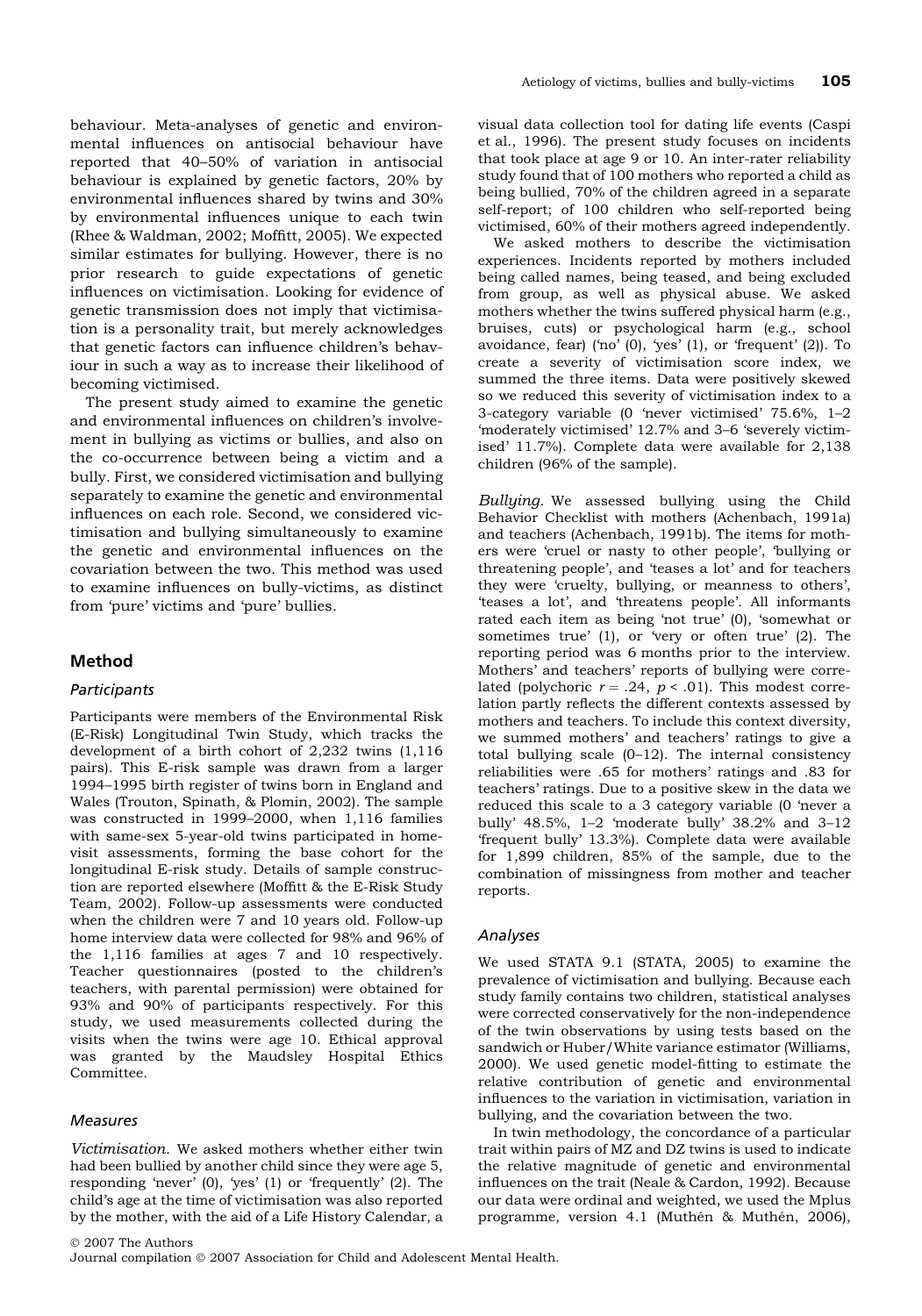using the robust weighted least squares estimation option. A liability threshold model is assumed, which allows analysis of the dimensional liability to each phenotype. Consequently, all children are included in all analyses, rather than comparing one group of 'cases' to one group of 'controls'.

We first tested the fit of the full model to that of a baseline model of uncorrelated dependent variables. We used an adjusted  $\chi^2$  difference test (Muthén & Muthén, 2006) because the difference between two robust  $\gamma^2$ goodness of fit statistics does not have a  $\chi^2$  distribution (Satorra, 2000). We also used the Comparative Fit Index because it is relatively unaffected by sample size (CFI >.90 indicates satisfactory fit), and the root mean square error of approximation (RMSEA) because it is less affected by sample size and it penalizes for lack of parsimony (RMSEA <.05 indicates good fit, <.08 indicates adequate fit) (Hu & Bentler, 1999). Next, we tested the full models against more parsimonious nested models.

In the standard univariate model, the phenotypic variation is decomposed into that explained by additive genetic  $(A)$ , shared environmental  $(C)$  and nonshared environmental  $(E)$  factors. Shared environmental influences represent factors that have impacted both twins equally, while nonshared environmental influences represent factors that have impacted the twins differently. The relative magnitude of the model parameters  $(A, C \text{ and } E)$  is inferred by comparing observed between-twin correlations to correlations predicted from a hypothesised model. Error of measurement is partitioned into the E parameter (Neale & Cardon, 1992). We first fitted these univariate models for victimisation and bullying data separately.

To examine the covariation of victimisation and bullying, we then fitted a bivariate Cholesky decomposition model. Bivariate models follow the same principles as univariate models, but decompose the covariance between the two phenotypes (victimisation and bullying) into bivariate  $A$ ,  $C$  and  $E$  parameters. These parameters are estimated using the cross-trait cross-twin correlations (e.g., victimisation in twin 1 correlated with bullying in twin 2). We used methods based on Cholesky models with categorical data in Mplus (Prescott, 2004). We converted the results into a correlated factors solution for presentation. Thresholds were estimated separately for girls and boys. Our model estimates a correlation between the genetic parameter for victimisation and the genetic parameter for bullying, which is known as the genetic correlation  $(r_a)$ , and represents the extent to which genetic factors that influence victimisation also influence bullying. The model also estimates correlations between the C and E parameters,  $r_c$  and  $r_e$  respectively (Figure 1a).

In the prevalence and univariate analyses, bully-victims count both as victims and as bullies, so there is no direct estimate of aetiological influences on 'pure' victims (who are victims only) or 'pure' bullies (who are bullies only). However, aetiological influences that do not correlate across the two phenotypes in the bivariate model influence one phenotype but not the other, indicating influences that contribute to 'pure' phenotypes.



Figure 1 Correlated factors bivariate model for victimisation and bullying, full model (1a) and best-fitting model (solid lines indicate significant paths) (1b). rA, rC and  $rE$  refer to the genetic, shared environmental and nonshared environmental correlations respectively. Other numbers refer to the percentage of univariate variance accounted for by each parameter

#### Results

#### Descriptive statistics

Many children were involved in bullying either as victims or as bullies (Table 1). Almost a quarter of children had been victimised between ages 9 and 10, but only 11.7% experienced severe victimisation. There were no significant sex or zygosity differences in the prevalence of victimisation. More than half of the children bullied others, but only 13.3% bullied others frequently. Boys were significantly more likely to bully others than were girls  $\gamma^2 = 44.7$ ,  $df = 1$ ,  $p < .01$ , but the prevalence did not differ by zygosity. Children who were both severe victims and frequent bullies accounted for 2.5% of the sample. This proportion did not significantly differ by zygosity (2.3% in MZ, 2.8% in DZ), but was considerably higher in boys (4.1%) than girls  $(1.1\%)$   $(z = 3.0, p < .01)$ . These prevalences are within the range found for singletons (Nansel et al., 2004).

Heritability can be roughly estimated by calculating  $2(r_{\rm MZ}-r_{\rm DZ})$ , where *r* is the within-pair correlation. The polychoric between-twin correlations for victimisation and for bullying were higher for MZ than DZ twins (Table 2), suggesting genetic influences on the two phenotypes. These correlations also suggest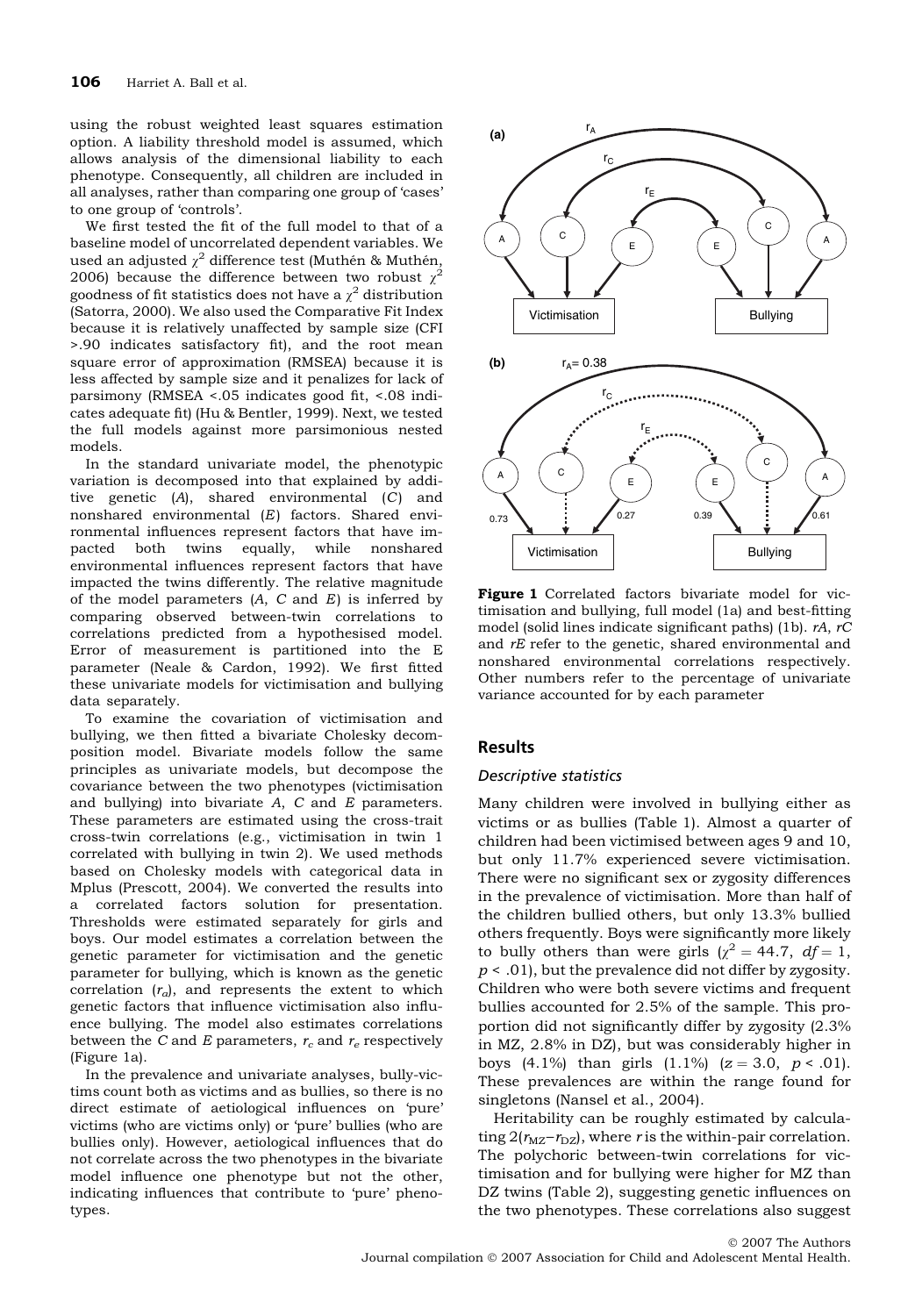|              |         | Victims $(N = 2, 138)$ |          | Bullies $(N = 1,899)$ |            |            |  |  |
|--------------|---------|------------------------|----------|-----------------------|------------|------------|--|--|
|              | Never % | Moderate %             | Severe % | Never $\%$            | Moderate % | Frequent % |  |  |
| Total sample | 75.6    | 12.7                   | 11.7     | 48.5                  | 38.2       | 13.3       |  |  |
| <b>Boys</b>  | 74.0    | 12.4                   | 13.6     | 39.0                  | 42.8       | 18.2       |  |  |
| Girls        | 77.2    | 12.9                   | 10.0     | 57.4                  | 34.0       | 8.7        |  |  |
| MZ           | 75.4    | 12.7                   | 11.9     | 47.8                  | 39.4       | 12.8       |  |  |
| DZ           | 75.8    | 12.6                   | 11.6     | 49.3                  | 36.9       | 13.8       |  |  |

Table 1 Prevalence of victims and bullies at age 9 to 10 years

Percentages shown are corrected for sample weighting.

Table 2 Correlations between MZ and DZ twins for victimisation, bullying, and cross-trait

|               | Victimisation |             |     | <b>Bullying</b>          | Cross-trait      |             |  |
|---------------|---------------|-------------|-----|--------------------------|------------------|-------------|--|
|               | r             | 95% CI      |     | 95% CI                   | $\boldsymbol{r}$ | 95% CI      |  |
| Total sample  |               |             |     |                          |                  |             |  |
| MZ            | .72           | $.65 - .79$ | .63 | $.55 - .71$              | .26              | $.16 - .37$ |  |
| DZ            | .38           | $.25 - .52$ | .33 | $.22 - .44$              | .17              | $.06 - .29$ |  |
| Within-person |               |             |     |                          | .25              | $.18 - .33$ |  |
| <b>Boys</b>   |               |             |     |                          |                  |             |  |
| MZ            | .77           | $.68 - .86$ | .58 | $.47 - .70$              | .26              | $.12 - .40$ |  |
| DZ            | .41           | $.21 - .61$ | .23 | $.06 - .40$              | .23              | $.09 - .38$ |  |
| Within-person | —             |             |     | $\overline{\phantom{0}}$ | .26              | $.16 - .36$ |  |
| Girls         |               |             |     |                          |                  |             |  |
| MZ            | .65           | $.52 - .77$ | .62 | $.50 - .74$              | .21              | $.05 - .36$ |  |
| DZ            | .36           | $.18 - .54$ | .41 | $.26 - .55$              | .13              | $-.04-.29$  |  |
| Within-person |               |             |     |                          | .23              | $.13 - .34$ |  |

 $CI =$  Confidence interval.

nonshared environmental influences because MZ correlations were less than 1.00 and indicate little influence from the shared environment because DZ correlations were only slightly higher than half MZ correlations.

Being a victim of bullying and being a bully were moderately correlated within individuals (polychoric  $r = .25$ , Table 2). Cross-twin correlations between victimisation and bullying were higher for MZ twins  $(r = .26)$  than DZ twins  $(r = .17)$ , suggesting genetic influences on the covariation between the two phenotypes.

## Behavioural genetic analyses on bullying and victimisation separately

We fitted univariate genetic models to victimisation and bullying data. The model for victimisation gave a satisfactory fit to the data  $(\Delta \chi^2 = 26.05, df = 14,$  $p = .03$ , CFI = .97, RMSEA = .06). The significant  $\Delta \chi^2$  value is possibly due to the large sample size. Model parameters could be equated across sex without significant loss of fit ( $\Delta \chi^2 = 2.02$ ,  $df = 3$ ,  $p = .57$ ). The parameter estimates in the full model (with parameters equated across sexes) included a small non-significant influence from the shared environment (Table 3). Thus, the best-fitting model included genetic (73%) and nonshared environmental (27%) parameters only ( $\Delta \chi^2 = .08$ ,  $df = 1$ ,  $p =$ .78).

The univariate model for bullying was a good fit to the data ( $\Delta \chi^2 = 13.20$ ,  $df = 14$ ,  $p = .51$ , CFI = 1.00,  $RMSEA = .00$ . Model parameters could be equated across sex without significant loss of fit  $(\Delta \chi^2 = 1.95,$  $df = 3$ ,  $p = .58$ ). The best-fitting model included genetic (61%) and nonshared environmental (39%) parameters only  $(\Delta \chi^2 = .27, df = 1, p = .60)$  (Table 3).

### Behavioural genetic analyses on co-occurring bullying and victimisation

We fitted a bivariate model to victimisation and bullying data simultaneously, which fitted well  $(\Delta \chi^2 =$ 48.15,  $df = 38$ ,  $p = .13$ ,  $CFI = .99$ ,  $RMSEA = .03$ . Although cross-trait correlations seem to suggest sex differences, model parameters could be equated across sex without significant loss of fit  $(\Delta \chi^2 = 4.81,$  $df = 9$ ,  $p = .87$ , which may be due to low power to detect sex differences. This model indicated that influences responsible for the within-child phenotypic correlation between victimisation and bullying (i.e., the existence of bully-victims) were mainly genetic (65% explained by A in Model 1, Table 4).

We dropped the univariate and bivariate C parameters from the model because the univariate models had indicated non-significant C influences on either phenotype separately. The fit was not significantly worse (Model 2, Table 4). We used this reduced AE bivariate model to test the influence of A and E factors on the overlap between victimisation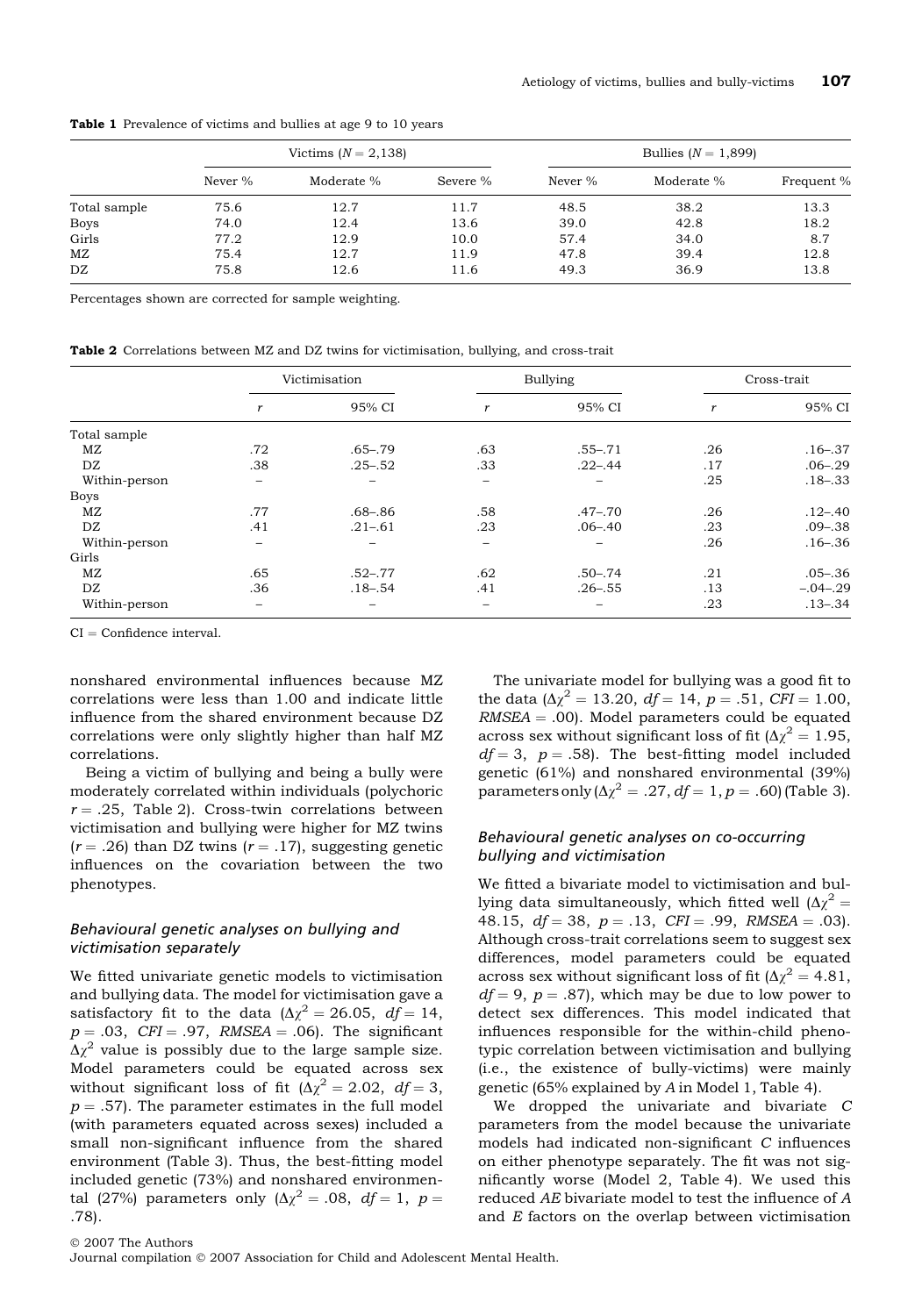|                  |                       | Variance components     | Fit indices (compared to full model) |                                        |             |        |
|------------------|-----------------------|-------------------------|--------------------------------------|----------------------------------------|-------------|--------|
| Social role      | A Additive<br>genetic | C Shared<br>environment | E Nonshared<br>environment           | $\Delta\chi^2$ (adjusted) <sup>*</sup> | $\Delta df$ | р      |
| Victimisation    |                       |                         |                                      |                                        |             |        |
| Full model (ACE) | .69                   | .04                     | .27                                  |                                        |             |        |
| AE model         | .73                   |                         | .27                                  | .08                                    |             | .78    |
| CE model         |                       | .65                     | .35                                  | 19.72                                  |             | < .001 |
| <b>Bullying</b>  |                       |                         |                                      |                                        |             |        |
| Full model (ACE) | .54                   | .06                     | .40                                  |                                        |             |        |
| AE model         | .61                   |                         | .39                                  | .27                                    |             | .60    |
| CE model         |                       | .50                     | .50                                  | 14.25                                  |             | < .001 |

Table 3 Genetic and environmental parameter estimates and fit indices for the sex-equated univariate model of victimisation and the univariate model of bullying

\*The difference between two robust  $\chi^2$  goodness-of-fit statistics does not have a  $\chi^2$  distribution, so an adjustment was used (Muthén & Muthén 2006).

Best-fitting models shown in bold.

Table 4 Genetic and environmental parameter estimates and fit indices for the sex-equated bivariate model of victimisation and bullying

| Model | Univariate<br>components | Bivariate<br>components | Phenotypic<br>correlation due to<br>influences $(\% )$ |    | Bivariate<br>correlation |                          | Fit indices              |                          |                                        |             |        |
|-------|--------------------------|-------------------------|--------------------------------------------------------|----|--------------------------|--------------------------|--------------------------|--------------------------|----------------------------------------|-------------|--------|
|       |                          |                         | A                                                      | C  | E                        | $r_A$                    | $r_{C}$                  | $r_E$                    | $\Delta\chi^2$ (adjusted) <sup>*</sup> | $\Delta df$ | p      |
| 1.    | ACE                      | <b>ACE</b>              | 65                                                     | 32 | 2                        | .28                      |                          | .02                      | $\overline{\phantom{0}}$               |             |        |
| 2.    | AE                       | AE                      | 103                                                    | -  | $-3$                     | .38                      | $\overline{\phantom{0}}$ | $-.02$                   | 1.21 <sup>a</sup>                      | 3           | .75    |
| 3.    | AE                       | A                       | 100                                                    | -  |                          | .38                      | -                        | $\overline{\phantom{m}}$ | .07 <sup>b</sup>                       |             | .80    |
| 4.    | AE                       | E                       |                                                        | -  | 100                      | $\overline{\phantom{m}}$ | –                        | .76                      | $28.17^{b}$                            |             | < .001 |

\*The difference between two robust  $\chi^2$  goodness-of-fit statistics does not have a  $\chi^2$  distribution, so an adjustment was used (Muthén & Muthe´n, 2006).

Best-fitting model shown in bold.

 $a =$  compared to Model 1.<br> $b =$  compared to Model 2.

and bullying. The only significant bivariate parameter was the genetic (A) parameter ( $\Delta \chi^2 = 28.17$ ,  $df = 1$ ,  $p < .001$ ). Therefore, the best-fitting model indicated  $A$  and  $E$  influences on the univariate components of victimisation and bullying, and only A influences on the covariation (Model 3, Table 4; Figure 1b).

Genetic factors therefore accounted for all of the phenotypic (within-child) overlap of victimisation and bullying. However, the genetic correlation  $(r_A)$  in the best-fitting model was .38 indicating that approximately 14% (.38 $^2$ ) of the genes that influence bullying also influence victimisation. The bivariate model also implies substantial genetic and nonshared environmental influences on 'pure' victimisation and 'pure' bullying; the univariate  $A$  and  $E$ parameters were significant but  $rA$  and  $rE$  were both less than 1.0. This indicates that there are some A and E factors that influence victimisation but not bullying, and others that influence bullying but not victimisation.

#### **Discussion**

This is the first study to examine the relative contributions of genetic and environmental factors to the development of victims, bullies and bully-victims during childhood. We showed that children's tendencies to be victimised and to bully others are mainly genetically, but also partly environmentally, influenced. Children's tendency to be both a victim and a bully was influenced almost solely by genetic factors.

#### Victimisation

We found that genetic influences accounted for over two-thirds of individual differences in children's victimisation, with the remainder due to nonshared environmental influences. These genetic influences on childhood environmental exposures are a novel finding. Previous studies have found that children's susceptibility to maltreatment by adults is largely unrelated to genetic influences (Jaffee, Caspi, Moffitt, & Taylor, 2004; Dinwiddie et al., 2000). This comparison suggests that children's heritable characteristics are meaningful in evoking abuse from similaraged peers whereas abuse from adults is related to characteristics of the aggressor or the situation.

Because victimisation is an exposure rather than a direct behaviour, genetic influences could be a reflection of heritable characteristics that influence children's vulnerability to victimisation. Introverted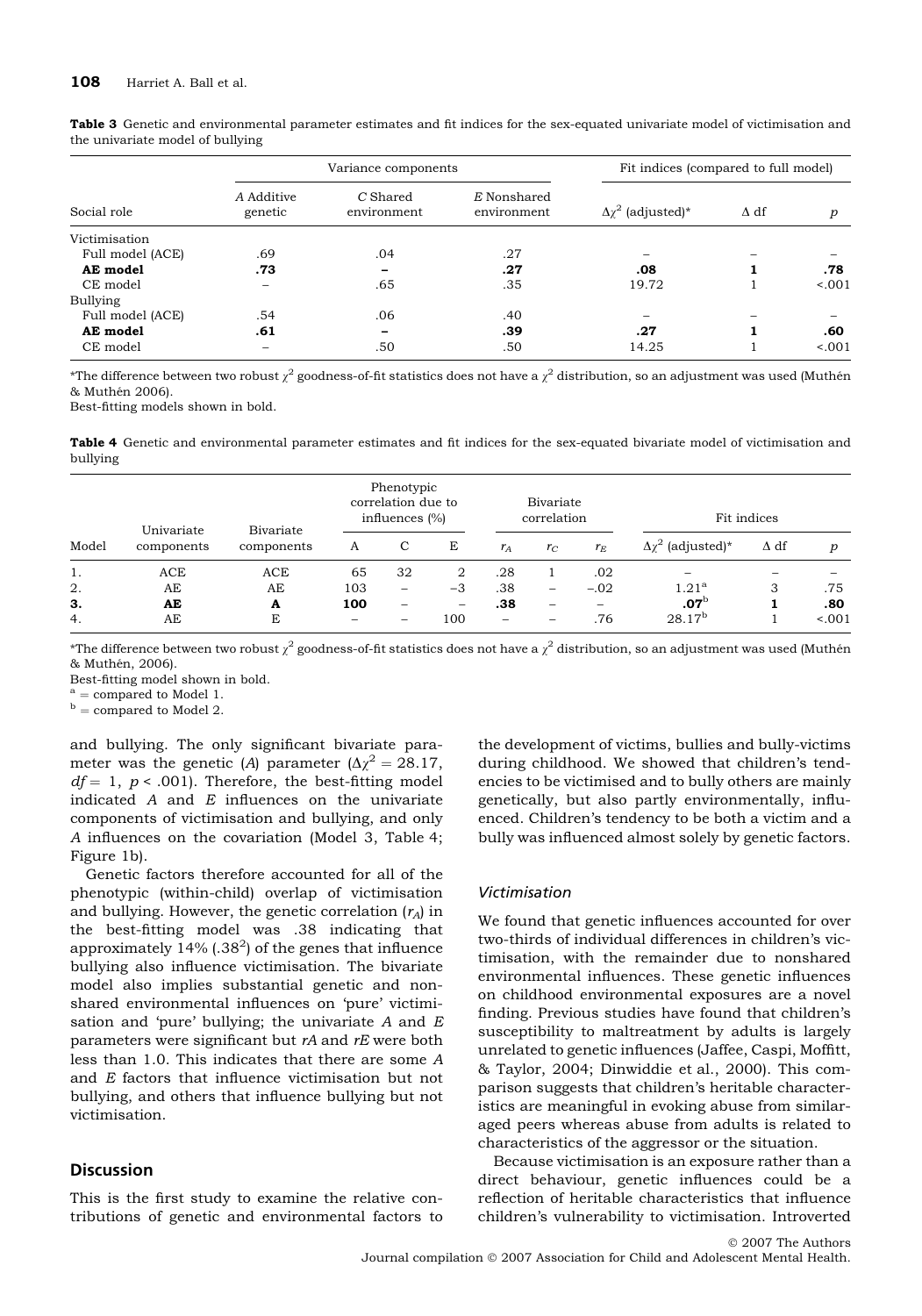personality, which is elevated in victimised children (Mynard & Joseph, 1997), could mediate genetic influences on victimisation. Previous research has indicated that personality moderates genetic influences on other types of environmental exposure such as negative life events (Saudino, Pedersen, Lichtenstein, McClearn, & Plomin, 1997). Other characteristics of victims that could be mediators of genetic influences could include social cognitive deficits (Camodeca & Goossens, 2005) and emotional regulation and emotional displays (Mahady Wilton, Craig, & Pepler, 2000).

Environmental factors influence children's victimisation via experiences that are unique to each twin (nonshared environmental factors) rather than experiences common to both twins. This might include experiences at home or at school, but ones that impact each child differently, including their unique friendship groups, random factors and bad luck (such as being in the wrong place at the wrong time) rather than factors common to both children such as household income. Family factors can also uniquely impact children's victimisation via the effect of nonshared environmental processes such as differential maternal treatment (Caspi et al., 2004).

## Bullying

Bullying was strongly influenced by genetic factors and, to a lesser extent, by nonshared environmental factors. The genetic and environmental parameters found for bullying are in line with those typically reported for antisocial behaviours and aggressive conduct problems, except that we found no significant influence from common environmental factors. As for victimisation, there are likely to be characteristics that mediate the genetic and environmental influences on bullying such as verbal ability and selfregulation.

It has been suggested that socialisation via parenting (Patterson, Reid, & Dishion, 1992) and peers (Harris, 1998) contributes to shared and nonshared environmental influences on aggressive behaviour. Genetically influenced characteristics including aspects of personality such as impulsivity and sensation seeking may mediate the genetic influences on antisocial behaviour (Jacobson, Prescott, & Kendler, 2002). It is likely that some of these genetic and nonshared environmental factors influence bullying similarly. These factors may operate via mediating characteristics that are observed in bullies, including biases in social cognitions (Sutton, Smith, & Sweetenham, 1999), and low emotionality and poor emotional regulation (Sutton et al., 1999; Calkins, Gill, Johnson, & Smith, 1999; Dodge, Lochman, Hanish, Bates, & Pettit, 1997).

Bullying can be seen as a particular subset of aggressive behaviour (intentionally harming a weaker child, repeatedly over time) and may depend on a specific set of social circumstances and abilities compared to antisocial behaviour. This may explain why we did not find significant effect from environmental influences that are shared by both twins in a pair.

#### Covariation between victimisation and bullying

The modest correlation between victimisation and bullying indicates that few children are bully-victims while more are 'pure' victims or 'pure' bullies. This corroborates previous research that has found similarly modest positive correlations between victimisation and aggression (Hodges & Perry, 1999; Crick & Bigbee, 1998). The correlation between victimisation and bullying was just as high in girls as in boys, despite significantly higher prevalences of bullies and bully-victims among boys. This indicates that one's chances of being a bully given that one is a victim (or vice versa) are just as high for girls as for boys.

The covariation between victimisation and bullying was explained solely by genetic factors, but the size of the correlation between the genes involved in victimisation and the genes involved in bullying was modest. This indicates that although there are some genetic factors that influence both traits ('common' genetic factors), there are more that influence only one trait ('specific' genetic factors). These 'specific' genetic influences are involved in the development of 'pure' victim or 'pure' bully roles.

The influence of the 'common' genetic factors on the covariation between victimisation and bullying may occur via two processes. Firstly, common mediating influences could make children more likely to be both bullied and to bully others, via heritable characteristics. One of the most likely candidates is emotional dysregulation, which is highly heritable (Kozak, Strelau, & Miles, 2005; Goldsmith, Lemery, Buss, & Campos, 1999), characterises both victims and bullies, and is most extreme in bully-victims (Schwartz, Proctor, & Chien, 2001). Secondly, the 'common' genetic factors may operate through phenotypic causality where genetic factors influence victimisation and the experience of being a victim makes a child more likely to become a bully (or vice versa). For example, a child who is bullied by someone older and stronger may seek to recoup self-esteem by bullying someone younger and weaker.

#### Lack of shared environmental influences

The absence of significant shared environmental influences on individual differences in victimisation, bullying and the covariation between both is unlikely due to low power because the sample size was large. In addition, the shared environmental terms were not merely nonsignificant, but only explained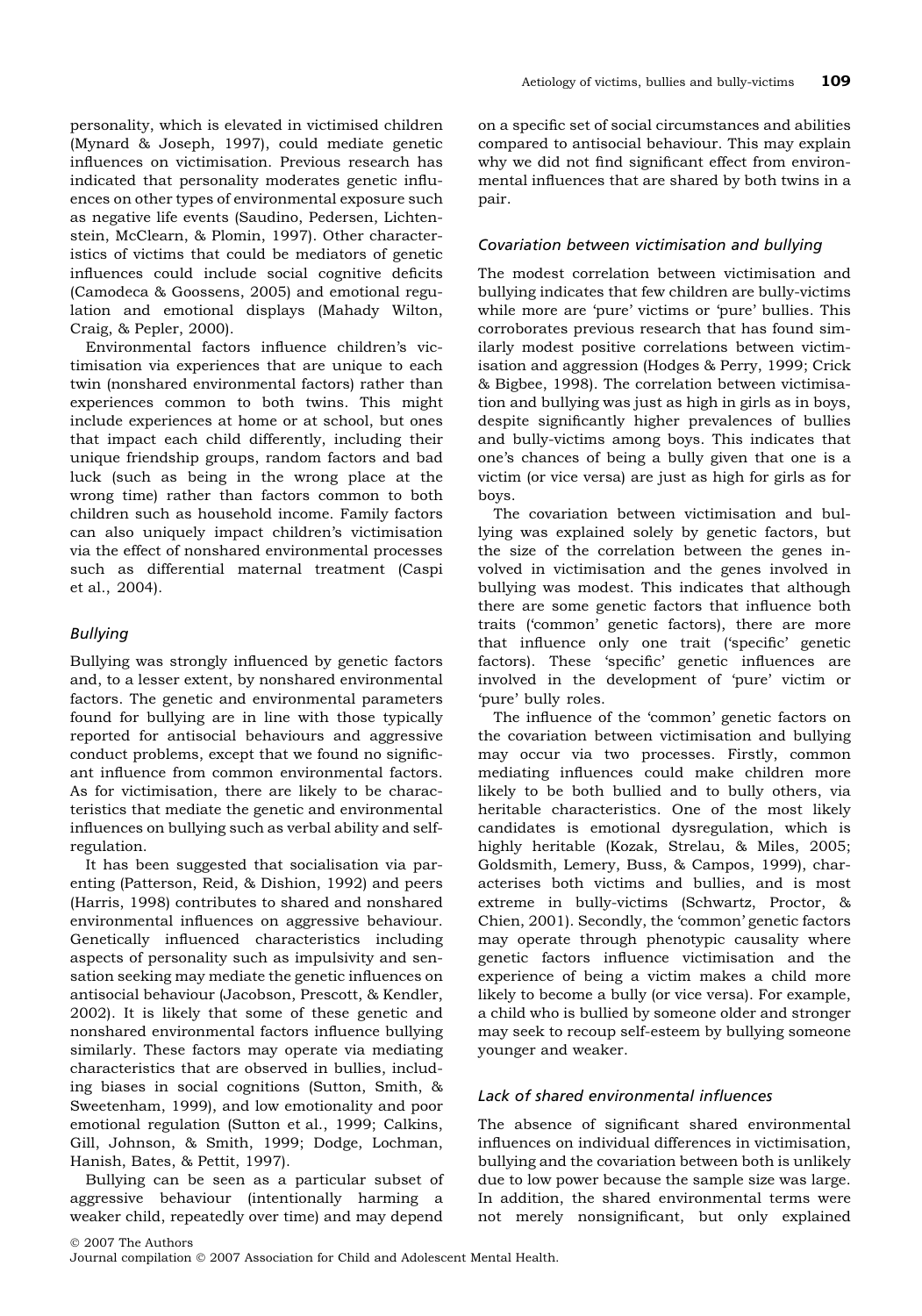around 5% of the variance in the univariate models. This suggests that previously reported effects of parenting on bullying roles do not reflect environmental influences. Correlations between parental characteristics (including parental styles and interparental aggression) and victimisation in offspring (Rigby, 1994; Rigby, 2002; Schwartz et al., 1997) may reflect genetic rather than environmental influences. For example, parents' anxiety may be associated with overcontrolling parenting, and risk of victimisation in offspring may be caused by genetically inherited anxiety traits rather than parenting style. This is a 'passive' correlation between genes and environments (Plomin, Defries, & Loehlin, 1977) since the parents' genes are correlated with the type of environment they provide to their children. The same sort of process could explain the correlations between family-level exposures with bully and bullyvictim roles.

## Limitations

The experience of victimisation may differ between twins and singletons. Having a co-twin may be similar to having a best friend and friendship quality has been shown to be protective against victimisation (Bollmer, Milich, Harris, & Maras, 2005). Twins may also be perceived to be unusual and may be more (or less) likely to be victimised than singletons overall. Comparison of our prevalence rates to those found in a sample of singletons from 25 different countries (Nansel et al., 2004) suggest no notable differences. Another potential problem could arise if the victimisation experiences reported by mothers were within twin pairs – if one twin was bullying his or her co-twin. If so, the cross-twin cross-trait correlations would be inflated for reasons other than shared genetic or environmental risks in the general population. However, mothers' descriptions of bullying incidents implicated bullies outside the family in virtually all cases.

This is the first study of the genetic and environmental influences on victimisation by peers during childhood. Our findings need to be replicated with similar populations using different measurement tools and interviewing different informants. Children's self-reports may index different severity levels and victims' subjective perceptions, which could be important factors in the development of psychopathology. This study examined school-age children in whom social roles are probably well established. Our measures are probably reasonable indicators of how they will adapt in secondary schools. Genetically informative studies on children of different ages would be valuable in understanding developmental trends.

The large E parameter found in our univariate models is likely to include some measurement error rather than just nonshared environmental influences. Measurement error probably accounts for

only a small proportion of the E parameter for bullying because the internal consistency reliability is satisfactory. However, although our victimisation score provided a detailed account of victimisation incidents, and was validated against self-reports, it came from one reporter only. Using multiple reporters would enhance accuracy, especially as children grow older and become more independent from their parents.

## Implications for research and intervention

This study has indicated classes of aetiological factors responsible for individual differences in bullying involvement. Research should investigate heritable characteristics that may lead to victimisation and bullying. Such research could identify mediating characteristics that, if reduced in target children, could lead to reductions in both victimisation and bullying. Genetically informative and longitudinal samples will be useful to improve our understanding of emotional and cognitive mediating factors and possible phenotypic causality. Knowledge of mediating factors could also indicate whether psychopathology associated with involvement in bullying is caused by these social roles or is a consequence of the genetically influenced characteristics that make children vulnerable to the social roles in the first place.

The large genetic influences found do not imply that bullying involvement is immutable but instead point to children's characteristics to be used as targets for environmental intervention. Interventions should focus on victims and not just bullies because there are factors other than 'bad luck' that can evoke victimisation.

## Acknowledgements

We are grateful to the Study families and teachers for their participation. Our thanks go to Fruhling Rijsdijk, Michael Rutter and Robert Plomin, to the UK-ESRC Social Contexts of Pathways in Crime (SCOPIC) Network, to Thomas Achenbach for kind permission to adapt the CBCL, and to members of the E-Risk team for their dedication, hard work and insights.

Harriet Ball is supported by the Economic and Social Research Council. Louise Arseneault is supported by a career scientist award from the Department of Health (UK). Barbara Maughan is supported by the Medical Research Council. Terrie Moffitt and Avshalom Caspi are Royal Society– Wolfson Research Merit Award holders. The E-Risk Study is funded by the Medical Research Council (UK-MRC grants G9806489 and G0100527). This research on bullying is supported by the Jacobs Foundation, the British Academy and the Nuffield Foundation.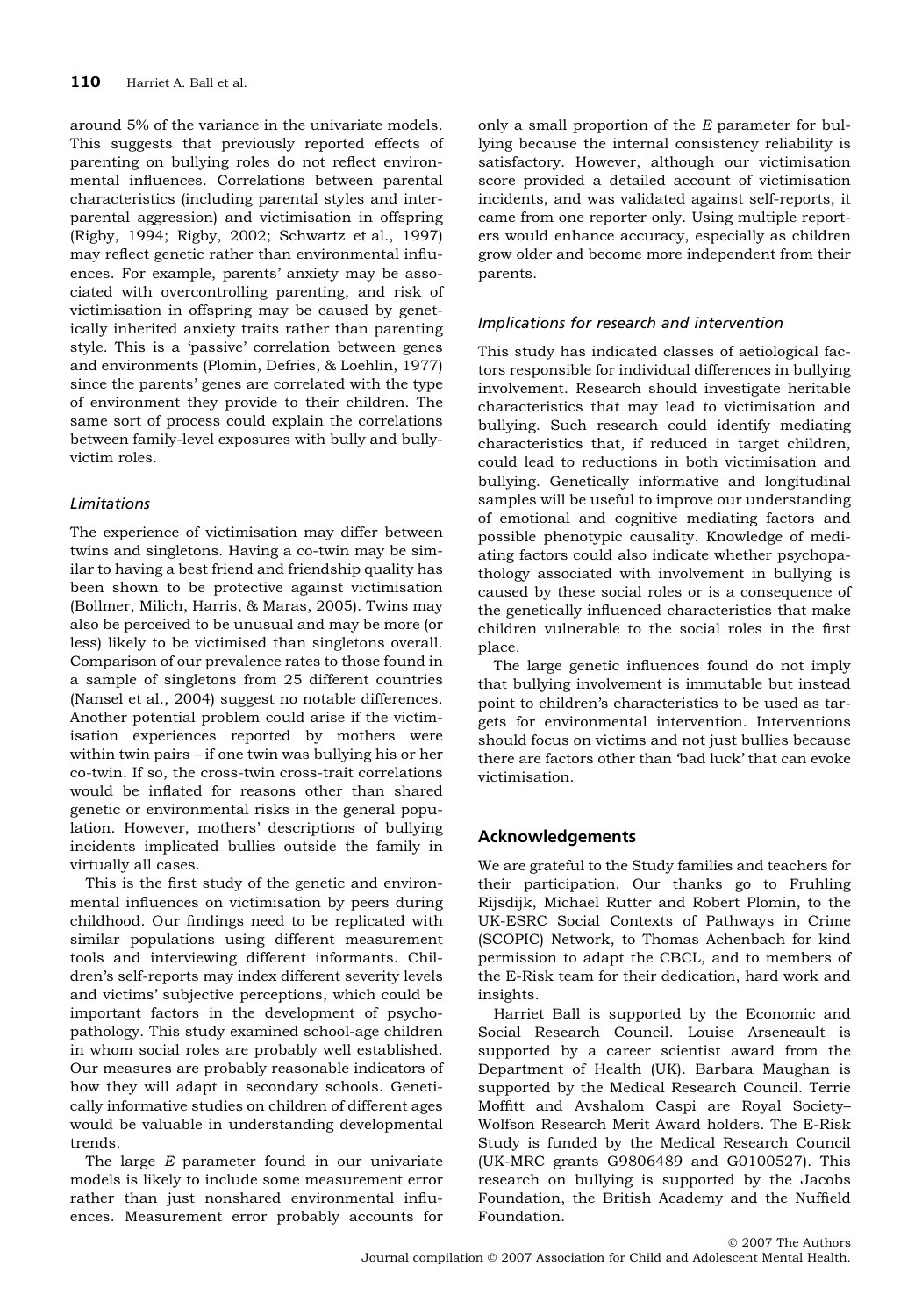Louise Arseneault, Box Number P080, Institute of Psychiatry, De Crespigny Park, London SE5 8AF, UK; Tel: (44)-(0)207-848-0647; Fax: (44)-(0)207- 848-0866; Email: l.arseneault@iop.kcl.ac.uk

#### References

- Achenbach, T.M. (1991a). Manual for the Child Behavior Checklist/4-18 and 1991 Profile. Burlington, VT: University of Vermont, Department of Psychiatry.
- Achenbach, T.M. (1991b). Manual for the Teacher's Report Form and 1991 Profile. Burlington, VT: University of Vermont, Department of Psychiatry.
- Arseneault, L., Walsh, E., Trzesniewski, K., Newcombe, R., Caspi, A., & Moffitt, T.E. (2006). Bullying victimisation uniquely contributes to adjustment problems in young children: A nationally representative cohort study. Pediatrics, 118, 130–138.
- Bollmer, J.M., Milich, R., Harris, M.J., & Maras, M.A. (2005). A friend in need: The role of friendship quality as a protective factor in peer victimization and bullying. Journal of Interpersonal Violence, 20, 701– 712.
- Calkins, S.D., Gill, K.L., Johnson, M.C., & Smith, C.L. (1999). Emotional reactivity and emotional regulation strategies as predictors of social behaviour with peers during todlerhood. Social Development, 8, 310–334.
- Camodeca, M., & Goossens, F.A. (2005). Aggression, social cognitions, anger and sadness in bullies and victims. Journal of Child Psychology and Psychiatry, 46, 186–197.
- Caspi, A., Moffitt, T.E., Morgan, J., Rutter, M., Taylor, A., Arseneault, L., et al. (2004). Maternal expressed emotion predicts children's antisocial behavior problems: Using monozygotic-twin differences to identify environmental effects on behavioral development. Developmental Psychology, 40, 149–161.
- Caspi, A., Moffitt, T.E., Thornton, A., Freedman, D., Amell, J.W., Harrington, H., Smeijers, J., & Silva, P.A. (1996). The Life History Calendar: A research and clinical assessment method for collecting retrospective event-history data. International Journal of Methods in Psychiatric Research, 6, 101–114.
- Crick, N.R., & Bigbee, M.A. (1998). Relational and overt forms of peer victimization: A multiinformant approach. Journal of Consulting and Clinical Psychology, 66, 337–347.
- Dinwiddie, S., Heath, A.C., Dunne, M.P., Bucholz, K.K., Madden, P.A., Slutske, W.S., et al. (2000). Early sexual abuse and lifetime psychopathology: A co-twin-control study. Psychological Medicine, 30,  $41 - 52$ .
- Dodge, K.A., Lochman, J.E., Hanish, J.D., Bates, J.E., & Pettit, G.S. (1997). Reactive and proactive aggression in school children and psychiatrically impaired chronically assaultive youth. Journal of Abnormal Psychology, 106, 37–51.
- Egan, S.K., & Perry, D.G. (1998). Does low self-regard invite victimisation? Developmental Psychology, 34, 299–309.
- Goldsmith, H.H., Lemery, K.S., Buss, K.A., & Campos, J.J. (1999). Genetic analyses of focal aspects of infant

temperament. Developmental Psychology, 35, 972– 985.

- Harris, J.R. (1998). The nurture assumption: Why children turn out the way they do. New York: Free Press.
- Hawker, D.S.J., & Boulton, M.J. (2000). Twenty years' research on peer victimization and psychosocial maladjustment: A meta-analytic review of cross-sectional studies. Journal of Child Psychology and Psychiatry, 41, 441–455.
- Hodges, E.V.E., & Perry, D.G. (1999). Personal and interpersonal antecedents and consequences of victimization by peers. Journal of Personality and Social Psychology, 76, 677–685.
- Hu, L.T., & Bentler, P.M. (1999). Cutoff criteria for fit indices in covariance structure analysis: Conventional criteria versus new alternatives. Structural Equation Modelling, 6, 1–55.
- Jacobson, K.C., Prescott, C.A., & Kendler, K.S. (2002). Sex differences in the genetic and environmental influences on the development of antisocial behavior. Development and Psychopathology, 14, 395– 416.
- Jaffee, S.R., Caspi, A., Moffitt, T.E., & Taylor, A. (2004). Physical maltreatment victim to antisocial child: Evidence of an environmentally mediated process. Journal of Abnormal Psychology, 113, 44–55.
- Kozak, B., Strelau, J., & Miles, J.N.V. (2005). Genetic determinants of individual differences in coping styles. Anxiety, Stress and Coping, 18, 1–15.
- Kumpulainen, K., Rasanen, E., Henttonen, I., Almqvist, F., Kresanov, K., Linna, S., et al. (1998). Bullying and psychiatric symptoms among elementary school-age children. Child Abuse and Neglect, 22, 505–717.
- Mahady Wilton, M.M., Craig, W.M., & Pepler, D.J. (2000). Emotional regulation and display in classroom victims of bullying: Characteristic expressions of affect, coping styles and relevant contextual factors. Social Development, 9, 226–245.
- Moffitt, T.E. (2005). The new look of behavioral genetics in developmental psychopathology: Gene–environment interplay in antisocial behaviors. Psychological Bulletin, 131, 533–554.
- Moffitt, T.E., & the E-Risk Study Team. (2002). Contemporary teen-aged mothers in Britain. Journal of Child Psychology and Psychiatry, 43, 727–742.
- Muthén, L.K., & Muthén, B.O. (2006). Mplus user's guide (4th edn). Los Angeles, CA: Muthén & Muthén.
- Mynard, H., & Joseph, S. (1997). Bully/Victim problems and their association with Eysenck's personality dimensions in 8 to 13 year-olds. British Journal of Educational Psychology, 67, 51–54.
- Nansel, T.R. (2003). Relationship between bullying and violence among US youth. Archives of Pediatrics and Adolescent Medicine, 157, 348–353.
- Nansel, T.R., Craig, W.M., Overpeck, M.D., Saluja, G., & Ruan, W.J. (2004). Cross-national consistency in the relationship between bullying behaviours and psychosocial adjustment. Archives of Pediatrics and Adolescent Medicine, 158, 730–736.
- Nansel, T.R., Overpeck, M.D., Pilla, R.S., Ruan, W.J., Simons-Morton, B., & Scheidt, P. (2001). Bullying behaviours among US youth. Journal of the American Medical Association, 285, 2094–2100.

© 2007 The Authors

Journal compilation © 2007 Association for Child and Adolescent Mental Health.